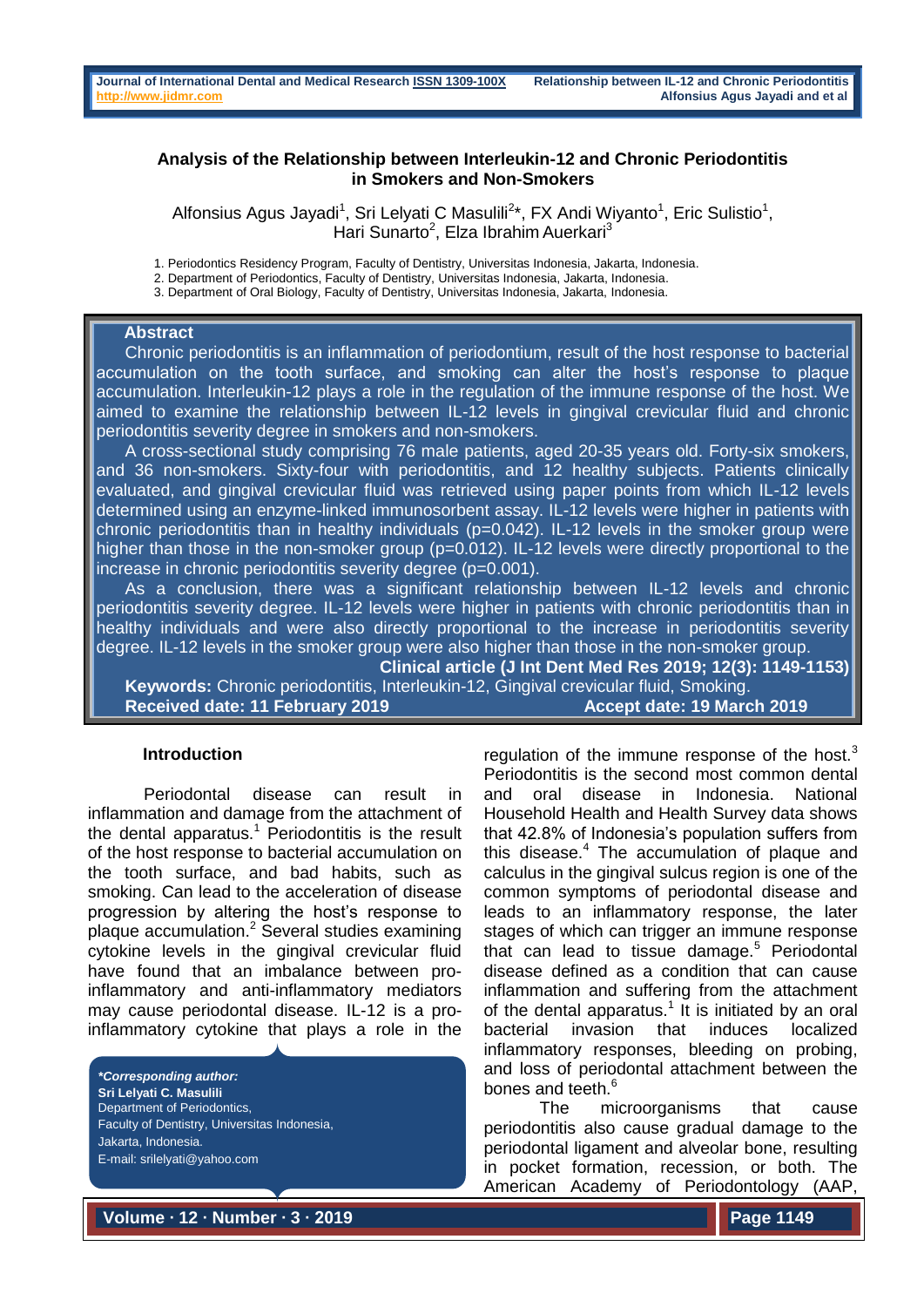1999) classifies periodontitis into three groups: chronic periodontitis, aggressive periodontitis, and periodontitis as a manifestation of systemic disease.

Chronic periodontitis involves inflammation of the periodontal tissues caused by microorganisms in the plaque, i.e., Gramnegative anaerobic bacteria such as *Porphyromonas gingivalis*, *Tannerella forsythia*, *Prevotella intermedia*, and *Aggregatibacter actinomycetemcomitans*. The inflammation is due to a host response to bacterial aggregation on the tooth surface, and habits, such as smoking, can lead to the accelerated progression of disease because they may alter the host's response to plaque accumulation. $<sup>2</sup>$  It known that</sup> smoking could change cell function and trigger the development and increase in disease severity degree. Smokers also exhibit an increase in alveolar bone damage and tooth loss compared with non-smokers. Increased severity of the disease depends on the intensity and duration of cigarette exposure.<sup>7</sup>

Protective responses to periodontitis involve secretion of inflammatory and antiinflammatory cytokines, which play essential roles in the immune system. Periodontal tissue damage will cause by a complex interaction between pathogenic bacteria and the host immune response. Several studies have examined cytokine levels in the gingival crevicular fluid (GCF), and an imbalance between pro-inflammatory and anti-inflammatory mediators is believed to cause periodontal disease. Interleukin-12 (IL-12), which is a proinflammatory cytokine, plays a role in the regulation of the immune response of the host<sup>3</sup> and is naturally produced by dendritic cells, macrophages, and human B-lymphoblastoid cells (NC-37) in response to antigenic stimulation. IL-12 comprises a bundle of four alpha helices and is a heterodimeric cytokine encoded by two separate genes IL-12A (p35) and IL-12B (p40). It plays an essential role in activities of natural killer cells and T lymphocytes by mediating their cytotoxic activity. It also exerts anti-angiogenic activity. IL-12 p40 exists as a monomer and homodimer, and IL-12B contains eight exons and maps to 5q31-q33 $^3$ 

According to Sanchez *et al.*, IL-12 levels in the gingival tissue significantly elevated in patients with periodontitis, and serum IL-12 levels are also considerably higher in patients with

chronic periodontitis compared with controls (healthy individuals). These findings suggest the involvement of a classical mechanism of immunopathogenesis in this form of periodontitis.<sup>8</sup>

In this study, we have compared the smoker group to explore the correlation of IL-12 with various degree of periodontitis in the male population.

# **Materials and methods**

This method was a cross-sectional study which received ethical approval from The Ethical Committee of Dental Research (KEPKG) 2018 and conducted at the Department of Periodontics and Oral Biology, Kelapa Dua Depok, Indonesia. The study conducted between March and April 2018 on 76 male subjects. Patients were asked to complete questionnaires, and laboratory tests to analyze IL-12 levels in the sampled GCF were performed at the Integrated Laboratory of Faculty of Dentistry, Universitas Indonesia, using enzyme-linked immunosorbent assay (ELISA). Statistical analysis was performed using SPSS software.

The inclusion criteria were a diagnosis of chronic periodontitis, history of smoking, willingness to participate in the study, and provision of informed consent. The exclusion criteria were mental retardation, history of aggressive or systemic periodontal disease, or periodontal treatment within the previous three months.

Chronic periodontitis defined as a periodontium health condition (clinical parameter) assessed through clinical attachment loss (CAL). The classification of periodontitis severity degree in this study was as described by Page and Eke (2007), which divides chronic periodontitis into severe, moderate, and mild forms. Severe periodontitis is defined as CAL ≥ 5 mm, moderate as CAL of 3–4 mm, and mild periodontitis as CAL  $= 0 - 2$  mm.<sup>9</sup>

Patients who meet the inclusion criteria provided informed consent and anamnesis; a single periodontal consultant examined plaque index (PlI), PBI, PD, and LoA. The GCF sample collected in three steps. First, the supragingival plaque was removed using curettes and the tooth surface wad dried with a cotton roll. Second, three pieces of a no.10 paper point were inserted

**Volume ∙ 12 ∙ Number ∙ 3 ∙ 2019**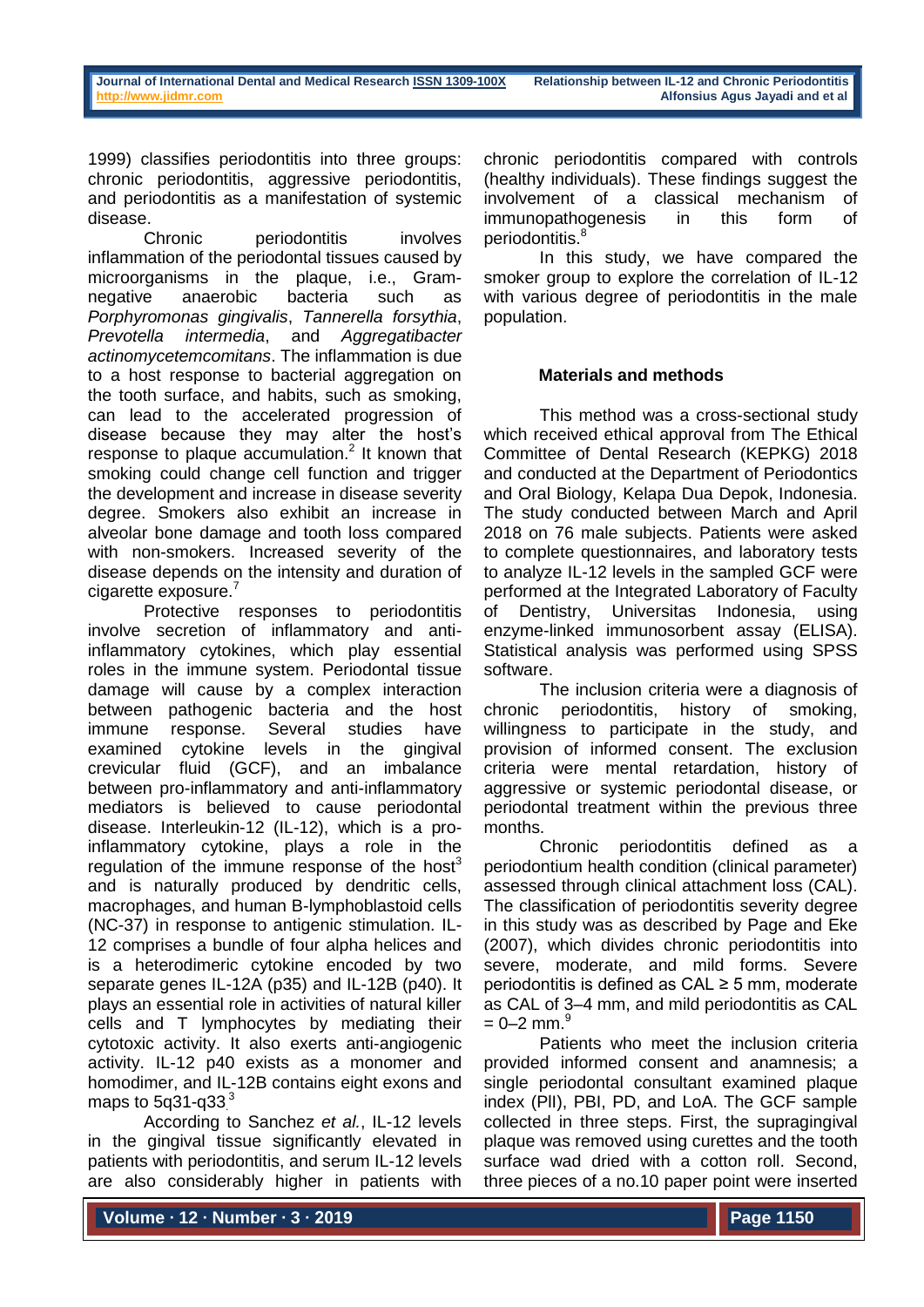into the pocket and left for 30 s. Third, the paper points were removed and placed into a sterile tube containing 200 µl Tris-EDTA (TE) buffer. The samples were placed in a cool box and immediately taken to the laboratory and frozen at −80°C until required.<sup>10</sup>

For ELISA anti-IL-12 (P40) polyclonal antibody was pre-coated onto 96-well plates for use as a capture antibody. Standards, test samples, and biotin-conjugated detection antibody (biotin-conjugated P40 polyclonal antibody) and were subsequently added to the wells which then washed with the wash buffer. Avidin-biotin-horse peroxidase (HRP) was added and unbound conjugates were washed away with the wash buffer. TMB was used for visualizing the HRP enzymatic reaction, which was read as the absorbance at 450 nm using a microplate reader. The IL-12 (P40) level was calculated based on a standard curve, $11$  and data analysis was performed using SPSS software.

# **Results**

Subjects divided into two groups: smoking and non-smoking. The total subject were 76 males and 36 subjects were classified into the non-smoking group and 40 subjects belonged to the smoking group. Data presented in Figure 1.



**Figure 1.** Subject Distribution based on their Smoking Status.

Table 1 shows the distribution of the subjects based on their periodontitis status and severity degree. A total of 64 (84.21%) subjects suffered from periodontitis and the remaining 12 (15.79%) were healthy. Subjects with periodontitis were most commonly found to have a moderate degree of disease (34 subjects;

**Volume ∙ 12 ∙ Number ∙ 3 ∙ 2019**

53.12%). Severe periodontitis observed in 26 (40.63%), and mild periodontitis observed in 4 (6.25%) subjects.

| <b>Subjects Distribution</b>   | N  | %     |
|--------------------------------|----|-------|
| <b>Status of Periodontitis</b> |    |       |
| Healthy                        | 12 | 15.79 |
| Periodontitis                  | 64 | 84.21 |
| Degree of Periodontitis        |    |       |
| Mild                           | 4  | 6.25  |
| Moderate                       | 34 | 53.12 |
| Severe                         | 26 | 40.63 |
|                                |    |       |

**Table 1.** Subject Characteristics.

IL-12 levels determined in this study are presented in Table 2. The mean IL-12 level in subjects who smoked was higher  $(9.77 \pm 4.64)$ pg/mL) than that in subjects who did not smoke  $(6.73 \pm 1.14 \text{ pq/mL})$ . Subjects with periodontitis had higher IL-12 levels than healthy subjects  $(8.70 \pm 3.98 \text{ and } 6.33 \pm 0.67 \text{ pq/mL}, \text{respectively}).$ IL-12 levels in subjects with severe periodontitis were the highest  $(11.12 \pm 4.99 \text{ pq/mL})$ , followed by the those in subjects with moderate (6.76  $\pm$ 1.45 pg/mL) and mild  $(8.77 \pm 1.90 \text{ pq/mL})$ periodontitis.

| Subject                                                 | N  |              | IL-12 Levels (pg/ml) |  |
|---------------------------------------------------------|----|--------------|----------------------|--|
|                                                         |    | Mean (SD)    | Min - Max            |  |
| <b>Smoking Status</b>                                   |    |              |                      |  |
| Non-smokers                                             | 36 | 6.73(1.14)   | $5.33 - 9.98$        |  |
| Smokers                                                 | 40 | 9.77(4.64)   | $5.33 - 19.04$       |  |
| <b>Status of Periodontitis</b>                          |    |              |                      |  |
| Healthy                                                 | 12 | 6.33(0.67)   | $5.33 - 7.72$        |  |
| Periodontitis                                           | 64 | 8.70 (3.98)  | $5.33 - 19.04$       |  |
| Degree of Periodontitis                                 |    |              |                      |  |
| Mild                                                    | 4  | 8.77 (1.90)  | $5.94 - 9.98$        |  |
| Moderate                                                | 34 | 6.76(1.45)   | $5.33 - 13.79$       |  |
| Severe                                                  | 26 | 11.12 (4.99) | $5.33 - 19.04$       |  |
| <b>Table 2.</b> Distribution of Average<br>IL-12 Levels |    |              |                      |  |
| Description that Occupied Office Designing the          |    |              |                      |  |

Based on the Smoking Status, Periodontitis Status, and Periodontitis Degrees.

A data normality test was performed to determine the distribution of IL-12 levels concerning the smoking status, periodontitis status, and periodontitis severity degree using the Shapiro–Wilk test, except for healthy periodontitis status with samples over 50, where the Kolmogorov–Smirnov test used. All variables gave values of  $p < 0.05$ ; therefore, data were assessed using nonparametric tests.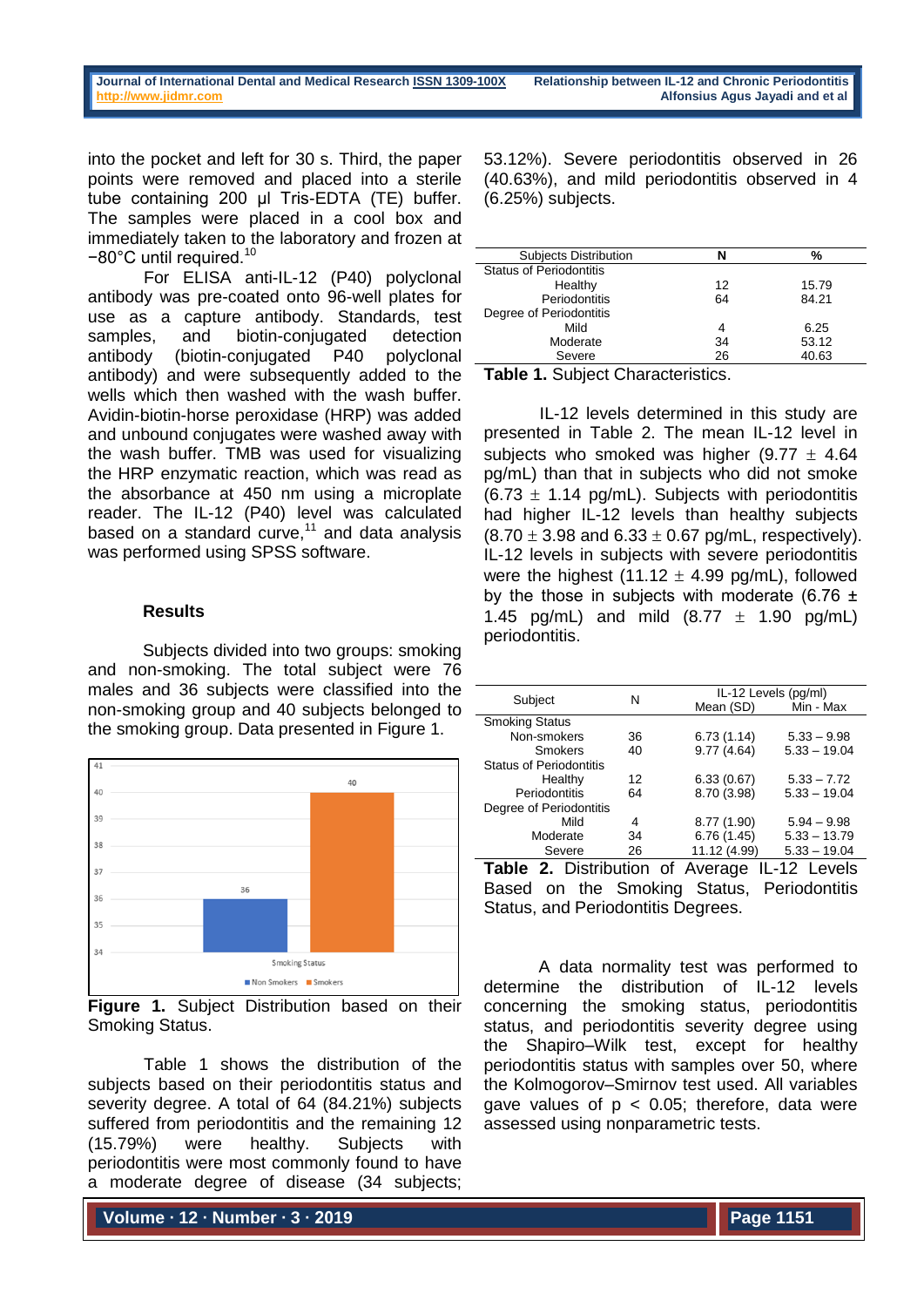| Variables                      | IL-12 Levels |                                                           |       | IL-12 Levels (pg/ml) |
|--------------------------------|--------------|-----------------------------------------------------------|-------|----------------------|
| Smoking status                 |              |                                                           |       |                      |
| Non-Smokers                    | 0.000        | Degree of Periodontitis                                   | 0.361 | $0.001*$             |
| Smokers                        | 0.000        |                                                           |       |                      |
| <b>Status of Periodontitis</b> |              | Spearman Test; *p<0.05 significant relationship           |       |                      |
| Healthy                        | $0.544*$     | <b>Table 6. Correlation Analysis of IL-12 Levels with</b> |       |                      |
| <b>Periodontitis</b>           | 0.000        | the Best death County Beauty                              |       |                      |

Shapiro-Wilk Test; \*p≥0.05 normal distribution

**Table 3.** Data Normality Test Results.

Table 4 presents comparative test results between IL-12 levels and smoking status using the Mann–Whitney nonparametric comparative test. The distribution of median (minimummaximum) values in subjects who did not smoke and who smoked was 6.36 (5.33–9.98), and 7.14 (5.33–13.71) pg/mL, respectively, and this difference was significant ( $p < 0.05$ ).

| <b>Smoking Status</b> | IL-12 Levels pg/mL | p-value  |  |
|-----------------------|--------------------|----------|--|
|                       | Median (min-max)   |          |  |
|                       |                    | $0.012*$ |  |
| Non-smokers           | $6.36(5.33-9.98)$  |          |  |
| <b>Smokers</b>        | 7.14 (5.33-13.71)  |          |  |
|                       |                    |          |  |

Mann-Whitney Test; \*p<0.05 significant differences

**Table 4.** Comparative Analysis of IL-12 Levels Based on the Smoking Status.

Comparative analysis of IL-12 levels based on the periodontitis status was performed using the Mann–Whitney test (Table 5). The median (minimum-maximum) values of IL-12 levels in healthy subjects and subjects with periodontitis were 6.26 (5.33–7.72) and 6.92 (5.33–19.04) pg/mL, respectively; this difference was significant ( $p < 0.05$ ).

| <b>Status of Periodontitis</b> | IL-12 Levels pg/mL<br>Median (min-max) | p-Value |
|--------------------------------|----------------------------------------|---------|
|                                |                                        | 0.042   |
| Healthy                        | $6.26(5.33 - 7.72)$                    |         |
| Periodontitis                  | 6.92 (5.33-19.04)                      |         |
|                                |                                        |         |

Mann-Whitney Test; \*p<0.05 significant differences **Table 5.** Comparative Analysis of IL-12 Levels

Based on the Periodontitis Status.

Spearman's correlation test performed for analyzing the relationship between IL-12 levels and periodontitis severity degree. As shown in Table 6, there was a significant correlation ( $p <$ 0.05) between IL-12 levels and periodontitis severity degree. Spearman's correlation between IL-12 levels and periodontitis severity degree was 0.361, indicating a moderate positive relationship. the Periodontitis Severity Degree.

# **Discussion**

Periodontitis defined as an inflammatory disease of supportive tissue of teeth caused by the specific microorganism which lead to progressive destruction of periodontal membrane and alveolar bone, with the formation of periodontal pockets and gingival recession.<sup>12</sup> The incidence and progression rate of periodontal disease depends on the complex interaction between periodontopathic bacteria, cells of the host immune system and environmental factors. Smoking is such a factor that can place a host at higher risk of developing periodontal disease. Smoking can alter cell function and trigger an increase in alveolar bone damage and tooth loss compared with not smoking; also, increased disease severity depends on the intensity and duration of cigarette exposure.<sup>13</sup>

The interaction between bacterial agents, the environment, and the host defense mechanism's response to bacterial attacks affect periodontitis severity. Periodontal tissue abnormalities may occur or persist if homeostasis between pro-inflammatory mediators and antiinflammatory mediators achieved. The presence of etiopathogenic bacteria that initiate inflammation leads to a change in the balance between pro-inflammatory and anti-inflammatory cytokines, which play a significant role in periodontitis pathogenesis. In our findings, IL-12 elevation was correlated with periodontitis severity.<sup>14</sup>

Some study has reported the same results with our findings. Tsai et al.<sup>15</sup> have found the total amount of IL-12 was significantly higher in chronic periodontitis sites than gingivitis or healthy sites of non-smokers/non-alcohol drinkers. It means that IL-12 plays a potential role in the destruction of periodontitis.

On the contrary, Moeintaghavi et al.<sup>16</sup> found that IL-1β gene expression has increased in gingival tissue of non-smoker-chronic periodontitis patients due to inflammatory processes, but smoking has reduced the appearance of this cytokine in diseased

**Volume ∙ 12 ∙ Number ∙ 3 ∙ 2019**